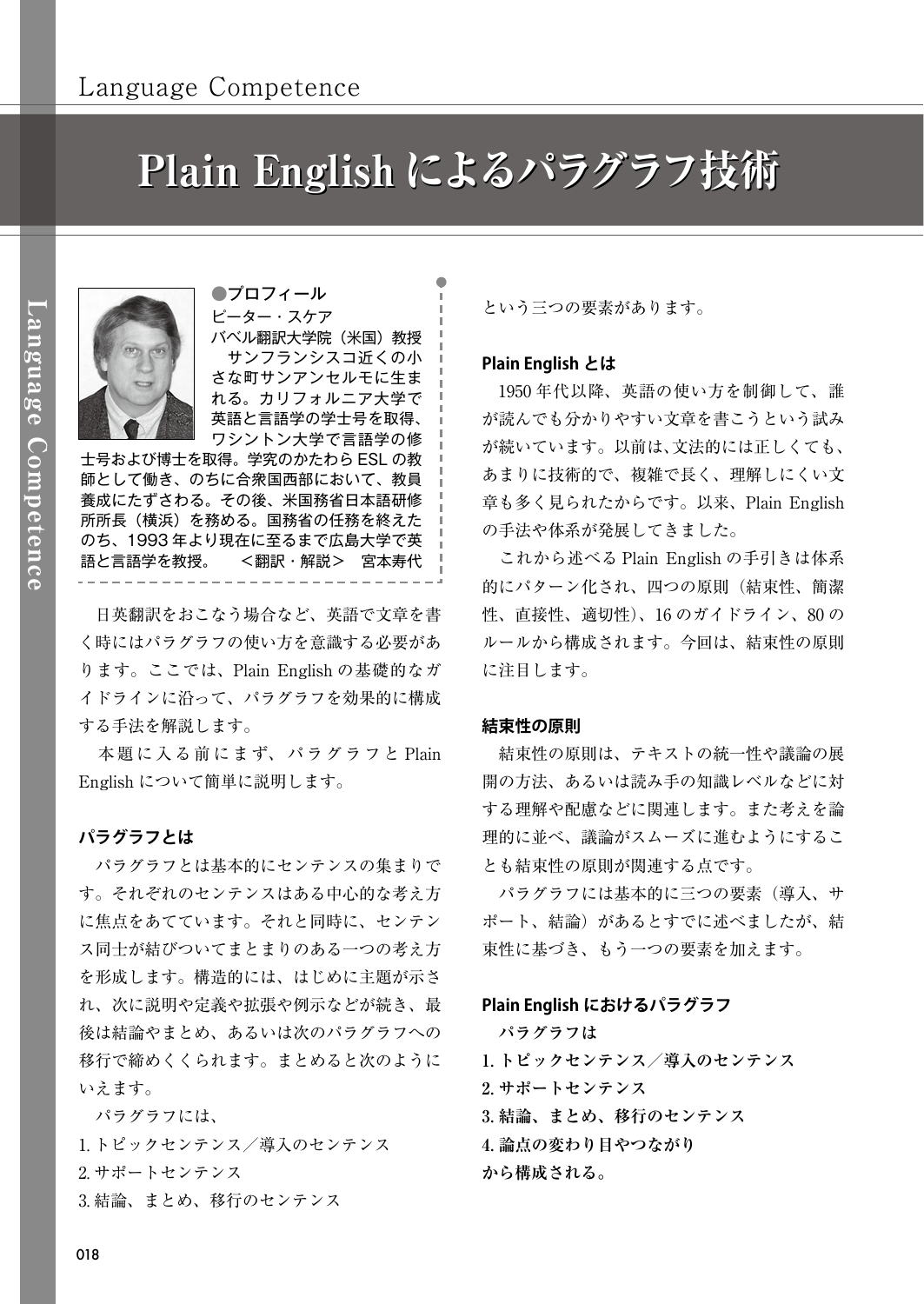本テキストではこれらの四つの項目を個別に説 明しながら、明白で効果的な Plain English を書 く方法を示します。Plain English の基本精神を 一つ挙げるとすると『効果的に利用できる方法を 選択し、身につくまで使う』ことです。いろいろ な方法を一度に身につけようとするのではなく、 良いと思った方法に的を絞って順に学ぶことが大 切です。

# 結 **束性の原則に基づいた Plain English のためのルール**

 Plain English のなかでもとりわけ重要な、「結 束性」とは以下のルールによって具体化されます。 ルール(1):読み手が誰かを知り、読み手に合わ せて書く

ルール(2):デザインを一つ決めて、それを守る ルール(3):優れたトピックセンテンス/導入の センテンスでパラグラフを始める

ルール(4):情報を提供するサポートセンテンス を使う

ルール(5):論理的な順序を使う

ルール(6):パラグラフ内やパラグラフ間での論 点の変わり目を明確にする

ルール(7):論点を要約・強調する

 以下では、これらのルールを一つずつ解説しま す。

**ルール(1):読み手が誰かを知り、読み手に合 わせて書く**

 書き手がもっとも忘れがちなのが読み手のこと です。書き手自身の知識に基づいて書いてしまう ため、言語のスタイル、語彙の選択、語り口など に配慮しないことが多いのです。しかし、くだけ 過ぎることなく、また簡潔に、的確に書くことは 基本的かつ重要です。

[例] I want you to pay close attention to my words, now, because I'll be after anyone who screws up.

⇒ Please pay careful attention to the suggestions I have listed in this memo. (ここに挙げる提案をご覧ください)

## **ルール(2):デザインを一つ決めて、それを守る**

 パラグラフの構成はすでに述べました(『Plain English におけるパラグラフ』参照)。それを、 書き手の"デザイン"として繰り返し用い、身に つけましょう。

## **ルール(3):優れたトピックセンテンス/導入 のセンテンスでパラグラフを始める**

 パラグラフのなかでも最初に書くセンテンスは とりわけ重要です。そのなかに含むべき情報は、 パラグラフで扱う主題、そして書き手の主張の二 つです。また、パラグラフ内で複数の事柄を扱う 場合には、パラグラフ冒頭で述べた順で、話を展 開します。

[例] ① The use of fossil fuels is harmful.

 $\Rightarrow$  The use of fossil fuels, including coal, oil and natural gas, is harmful to the environment.

(石炭、石油、天然ガスなどの化石燃料の使用は 環境に悪影響を及ぼす)

② Daylight savings time is useful.

 $\Rightarrow$  Daylight savings time is a useful way to preserve energy and to increase public safety.

(サマータイムは有益な方法である。それによっ てエネルギーを節約し、治安も向上する)

③ There are many benefits to eating fruit.

 $\Rightarrow$  There are many benefits to eating fruit such as apples, oranges and bananas on daily basis. (りんご、オレンジ、バナナといった果物を日常

的に摂ることには多くの利点がある)

 ①〜③で、それぞれはじめに挙げたセンテンス は一般的で主張がはっきりしません。一方、それ らを改善したセンテンスでは、パラグラフ内で述 べようとする論旨がある程度明白になっていま す。また、具体的な事例も列挙されていますが、 のちの例で見るようにパラグラフ内ではここで用 いた順序を保ちます。

019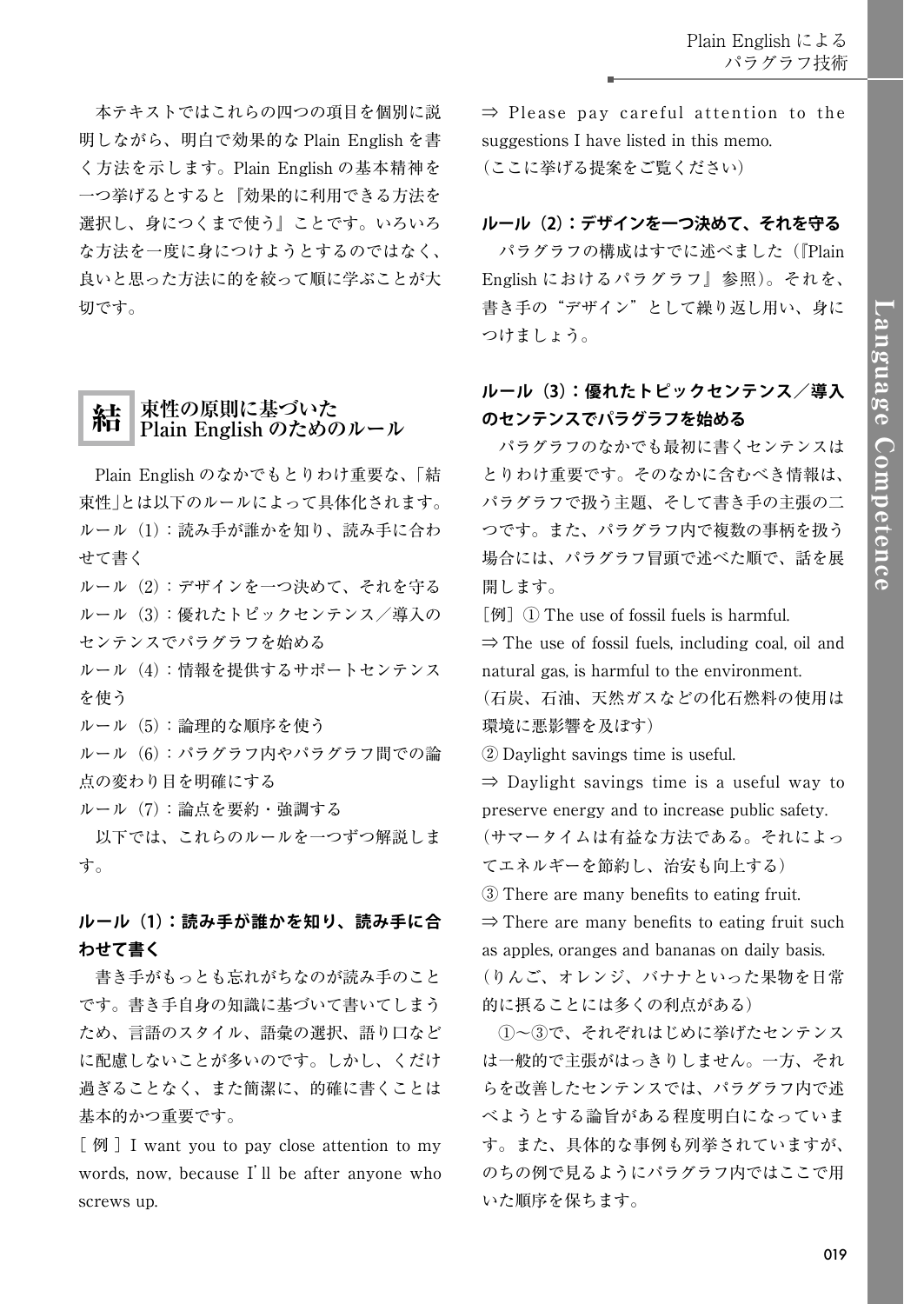## **ルール(4):情報を提供するサポートセンテン スを使う**

 サポートセンテンスはパラグラフの大部分を構 成し、肝心な内容を述べるためのものです。定義 や説明、あるいは統計なども含むことがあります。 大切なのは論理的に順序づけること、スムーズで まとまった議論を展開することです。

 $\lceil \Theta \rceil$   $\lceil \Omega \rceil$   $\lceil \Theta \rceil$   $\lceil \Theta \rceil$   $\lceil \Theta \rceil$   $\lceil \Theta \rceil$   $\lceil \Theta \rceil$   $\lceil \Theta \rceil$   $\lceil \Theta \rceil$   $\lceil \Theta \rceil$   $\lceil \Theta \rceil$   $\lceil \Theta \rceil$   $\lceil \Theta \rceil$   $\lceil \Theta \rceil$   $\lceil \Theta \rceil$   $\lceil \Theta \rceil$   $\lceil \Theta \rceil$   $\lceil \Theta \rceil$   $\lceil \Theta \rceil$   $\lceil \Theta \rceil$  enormous amount of carbon dioxide into the atmosphere, and is one of the major contributors to global warming.

(化石燃料の燃焼で大量の二酸化炭素が大気中に 放出される。地球温暖化の主原因だ)

② ´Daylight savings time is the method of adjusting the clock by moving the hour ahead by one, so that there is more daylight in the early evening, and less in the early morning.

(サマータイムでは、時計を一時間早める。夕方 が明るく、早朝が暗くなる)

③´Fruit contain various vitamins and minerals which are important to your body, and can help people avoid various diseases such as diabetes, heart disease and cancer, and to fight various infections, as well as to help repair cells.

(果物に含まれるビタミンやミネラルは重要で、 病気や感染症予防、細胞修復を促進する)

 各番号は前出の①から③に対応します。それぞ れ、説明、定義、概観を述べるサポートセンテン スの例です。

## **ルール(5):論理的な順序を使う**

 このルールには三つのポイントがあります。 **(5-1)**トピックセンテンス、導入のセンテンスで 用いた順序を守る

 たとえば、①のトピックセンテンスでは coal, oil and natural gas と紹介されているため、その あとに続くサポートセンテンスでもこの順に従う べきです。

**(5-2)**類似点を述べ、次に相違点を述べる

 たとえば、③のトピックセンテンスに続き、 ③ ´ では果物全般に共通する内容が述べられて います。このあと、③で紹介された順に果物ごと の相違点を述べます。

**(5-3)**一般的な点を述べ、次に特有な点を述べる これは(5-2)に良く似た考え方です。 以下に例を示します。

[例] ④ Chinese, Korean and Japanese are all languages which share some features in common, but also remain quite distinct from one another. All three languages employ an ideographic writing system with a single common source (Chinese). Also, all three languages have similar, relatively simple syllable structures. However, Chinese differs from both Korean and Japanese in that it employs a tone system, which is a system made up of four tones which are attached to each syllable. Both Korean and Japanese not only employ the Chinese-based ideographic writing system, but they each also employ their own separate alphabetic writing systems. Further, Korean differs somewhat from Japanese in that Korean syllable structures are slightly more complex than Japanese. In summary, though Chinese, Korean and Japanese are all Asian languages, and share some commonalities, there are also significant differences which separate each from the other two.

(中国語、韓国語、日本語には共通の特性もあるが、 たがいに相違点もある)

 上記のパラグラフ冒頭では、Chinese, Korean and Japanese の順で列挙しています。これら三 つの言語の共通点を述べたあと、それぞれの独自 性を論じている箇所でも、この順が守られていま す。なお、最後は結論のセンテンスで締めくくら れています。

**ルール(6):パラグラフ内やパラグラフ間での 論点の変わり目を明確にさせる**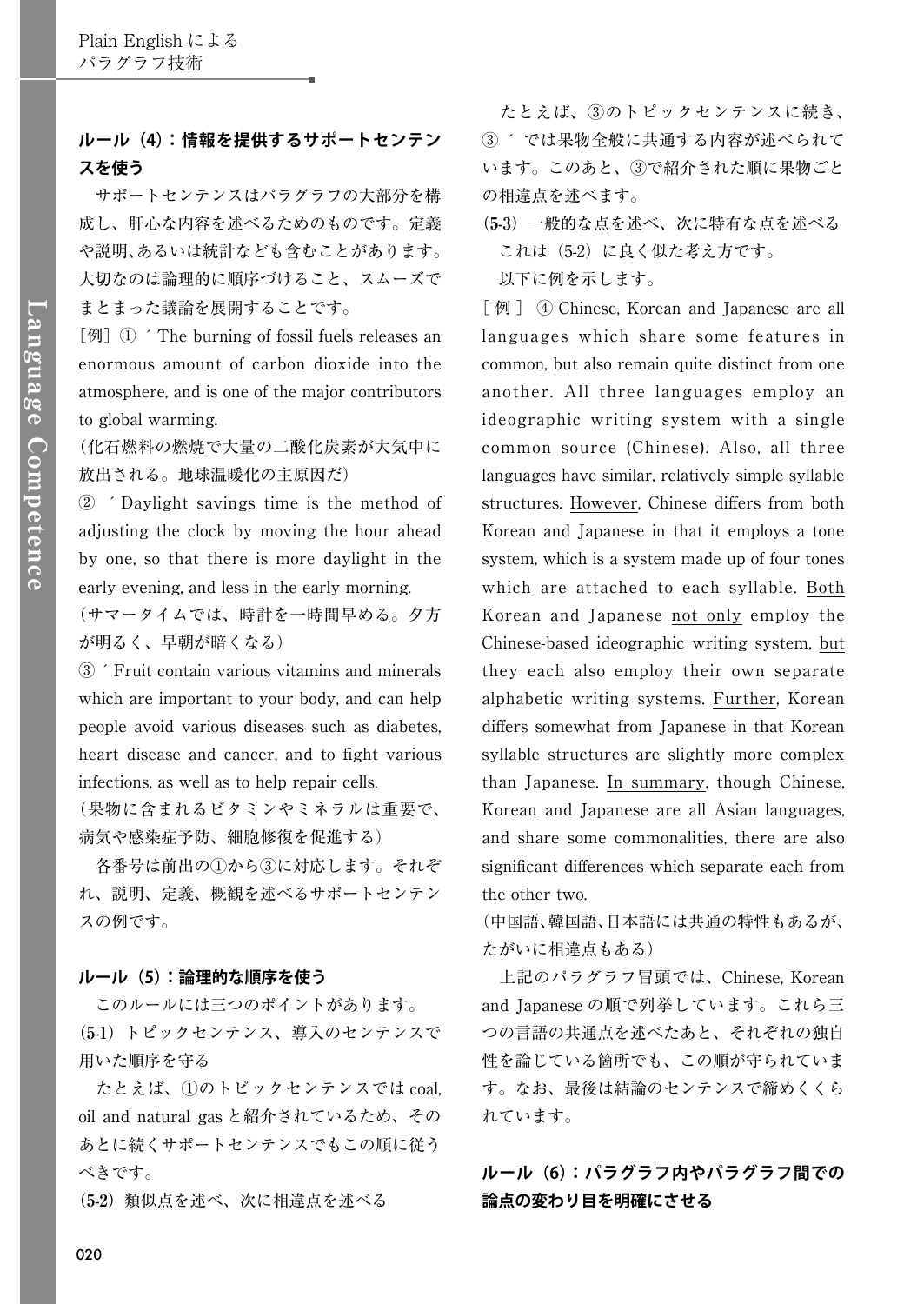論点の変わり目やつながりを表す語句を置くこ とで、考え方が結びついたり、議論がスムーズに 流れたりします。論点の変わり目を示す語句は短 くても、センテンス同士のつながりを明白にする ためには欠かせません。

[例] ⑤ People in Portland love their bicycles. There are more bicycles in Portland than there are cars. Bicycles are used to go everywhere. Bicycles are used by students to go to their schools, by employees to go work, and by merchants to delivery everything from packages to pizzas. The whole community is oriented towards bicycling. All streets have bike lanes, and all drivers seem to actually be aware of, and concerned for, the bicyclists they share the road with. I have ridden my bicycle up to an intersection where there was no signal. The drivers stopped for me to let me cross the street. I would never expect this in my own hometown. There are concerns about bicycle use in Portland. There are so many riders. There are more accidents involving cars and bicyclists. There are strict rules about bicycle safety, including mandatory helmet use by all riders of any age, adherence to road use laws, and so forth. The numbers of the bicycling public are increasing yearly. Portland holds an annual event called "The Pedal", where more than 20,000 bicycle riders can ride over the seven downtown bridges without fear of cars. The streets have all been closed down to allow the riders safe passage. This is the second largest gathering of bicyclists in one event in the entire US. Wouldn't it be great to live in a city like Portland, where we could ride our bicycles safely and economically, and help to reduce carbon dioxide emissions by reducing car use?

⇒ People in Portland love their bicycles. In fact, I think there are more bicycles in Portland than

there are cars. Bicycles are used to go everywhere. For example, bicycles are used by students to go to their schools, by employees to go work, and even by merchants to delivery everything from packages to pizzas. It seems the whole community is oriented towards bicycling. To further illustrate, all streets have bike lanes, and, even more impressive, all drivers seem to actually be aware of, and concerned for, the bicyclists that they share the road with. To give you an idea of what I mean, I have ridden my bicycle up to an intersection, and even though there was no signal, the drivers stopped for me to let me cross the street. I would never expect this in my own hometown.

However, there are concerns about bicycle use in Portland. Because there are so many riders, there are more accidents involving cars and bicyclists. As a result, there are strict rules about bicycle safety, including mandatory helmet use by all riders of any age, adherence to road use laws, and so forth. Despite these regulations, and partially because of them, though, the numbers of the bicycling public are increasing yearly. To illustrate, Portland holds an annual event called "The Pedal", where more than 20,000 bicycle riders can ride over the seven downtown bridges without fear of cars, because the streets have all been closed down to allow the riders safe passage. This is the second largest gathering of bicyclists in one event in the entire US. To conclude, wouldn't it be great to live in a city like Portland, where we could ride our bicycles safely and economically, and at the same time, help to reduce carbon dioxide emissions by reducing car use?

(ポートランドでは自転車が好まれ、どこに行く にも自転車が使われる)